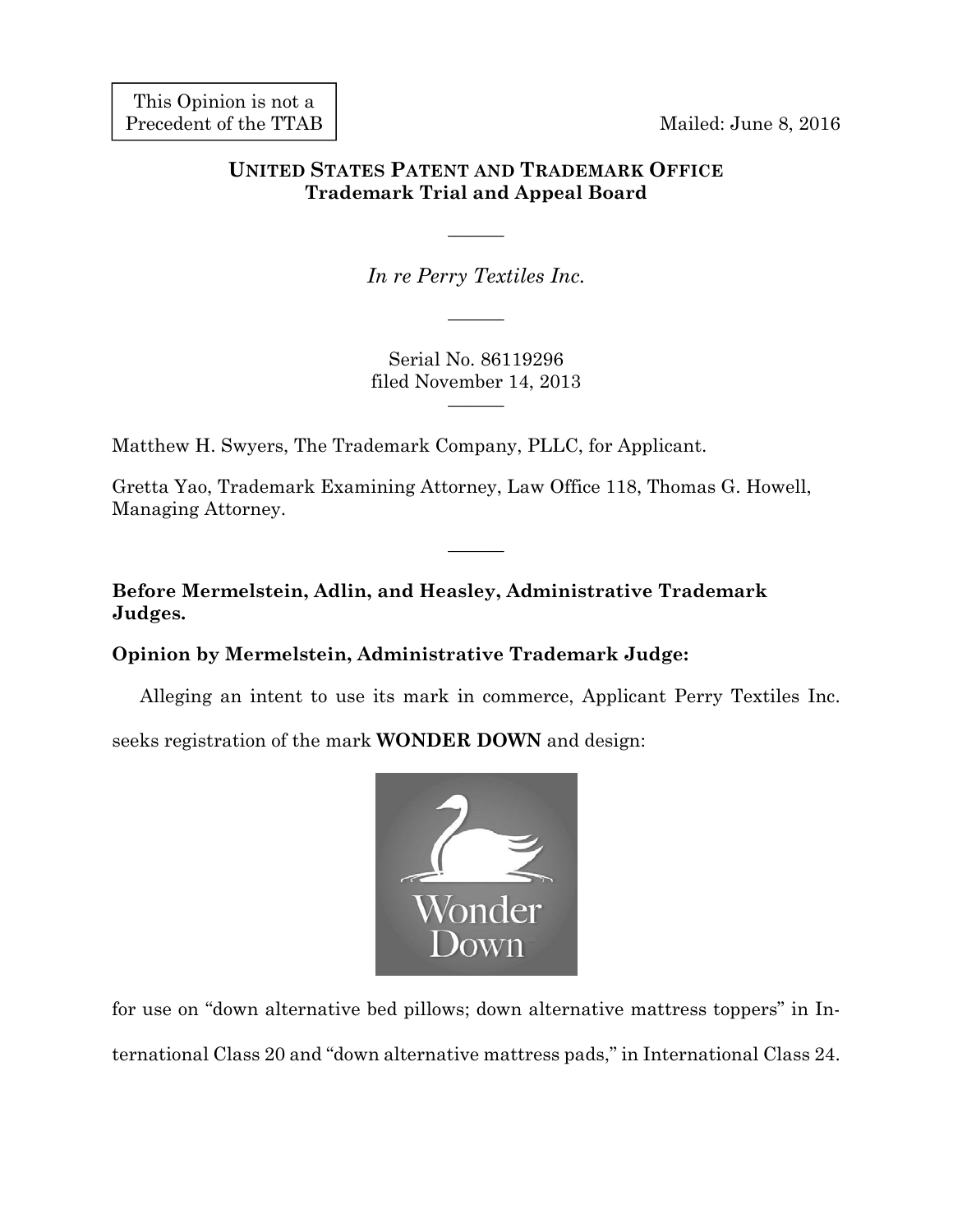The Examining Attorney finally refused registration on the ground that Applicant's mark "consists of or comprises . . . deceptive . . . matter" when used in connection with the identified goods. Trademark Act § 2(a). Applicant appealed the refusal. Because Applicant's mark comprises deceptive matter, we affirm.

#### **I. Applicable Law**

The Court of Appeals for the Federal Circuit has established a three-part test for determining deceptiveness under Trademark Act § 2(a). All three conditions must be satisfied:

- **1.** Is the term misdescriptive of the character, quality, function, composition or use of the goods?
- **2.** If so, are prospective purchasers likely to believe that the misdescription actually describes the goods?
- **3.** If so, is the misdescription likely to affect the decision to purchase?

*In re Budge Mfg. Co., Inc*., 857 F.2d 773, 8 USPQ2d 1259, 1260 (Fed. Cir. 1988). *See also In re AOP LLC*, 107 USPQ2d 1644, 1646 (TTAB 2013).

There is no requirement that the entire mark be deceptive in order to refuse registration under section 2(a). A mark may be held deceptive if it merely "*comprises* . . . deceptive . . . matter," even if other elements of the mark are not deceptive. Many compound marks have been refused registration based on the deceptiveness of one element of the mark. *See, e.g.*, *In re Budge Mfg. Co.*, 8 USPQ2d 1790 (TTAB 1987), *aff'd* 8 USPQ2d 1259 (Fed. Cir. 1988) (**LOVEE LAMB** for simulated sheepskin); *In re Phillips-Van Heusen Corp*., 63 USPQ2d 1047 (TTAB 2002) (**SUPER SILK** for silklike fabric); *In re Perry Mfg. Co*., 12 USPQ2d 1751 (TTAB 1989) (**PERRY NEW**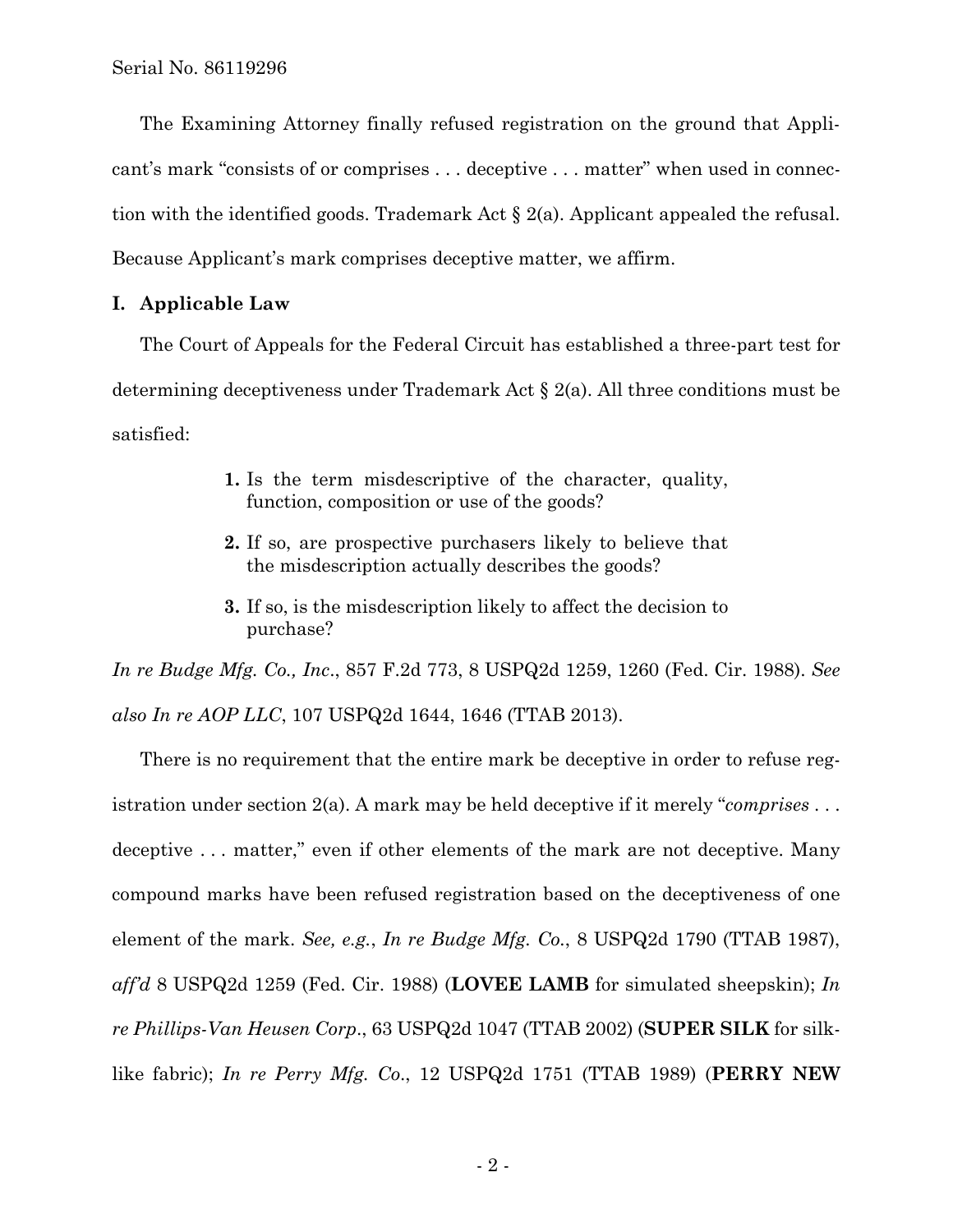**YORK** for goods from North Carolina); *In re Shapely, Inc*., 231 USPQ 72 (TTAB 1986)

(**SILKEASE** for polyester dresses); *Evans Prods. Co. v. Boise Cascade Corp*., 218

USPQ 160 (TTAB 1983) (**CEDAR RIDGE** for siding not made of cedar).

#### **II. Discussion**

According to the application, the applied-for "mark consists of a stylized swan

above a depiction of water lines, above the words '**WONDER DOWN**.'" The Examin-

ing Attorney's concern is with the word "DOWN."

## **A. Is the term misdescriptive of the character, quality, function, composition or use of the goods?**

Applicant and the Examining Attorney submitted a number of materials bearing

on the meaning of the word "down," including the following:

### **DOWN : noun**

1 . the soft fine feathers with free barbs that cover the body of a bird and prevent loss of heat. In the adult they lie beneath and between the contour feathers

2 . another name for eiderdown (sense 1 )

3 . (botany) a fine coating of soft hairs, as on certain leaves, fruits, and seeds

4. any growth or coating of soft fine hair, such as that on the human face

*Resp. to Ofc. Action*, May 26, 2015 (http://dictionary.reference.com/browse/down).

#### **eiderdown**

\* \* \*

noun

1. down, or soft feathers, from the breast of the female eider duck.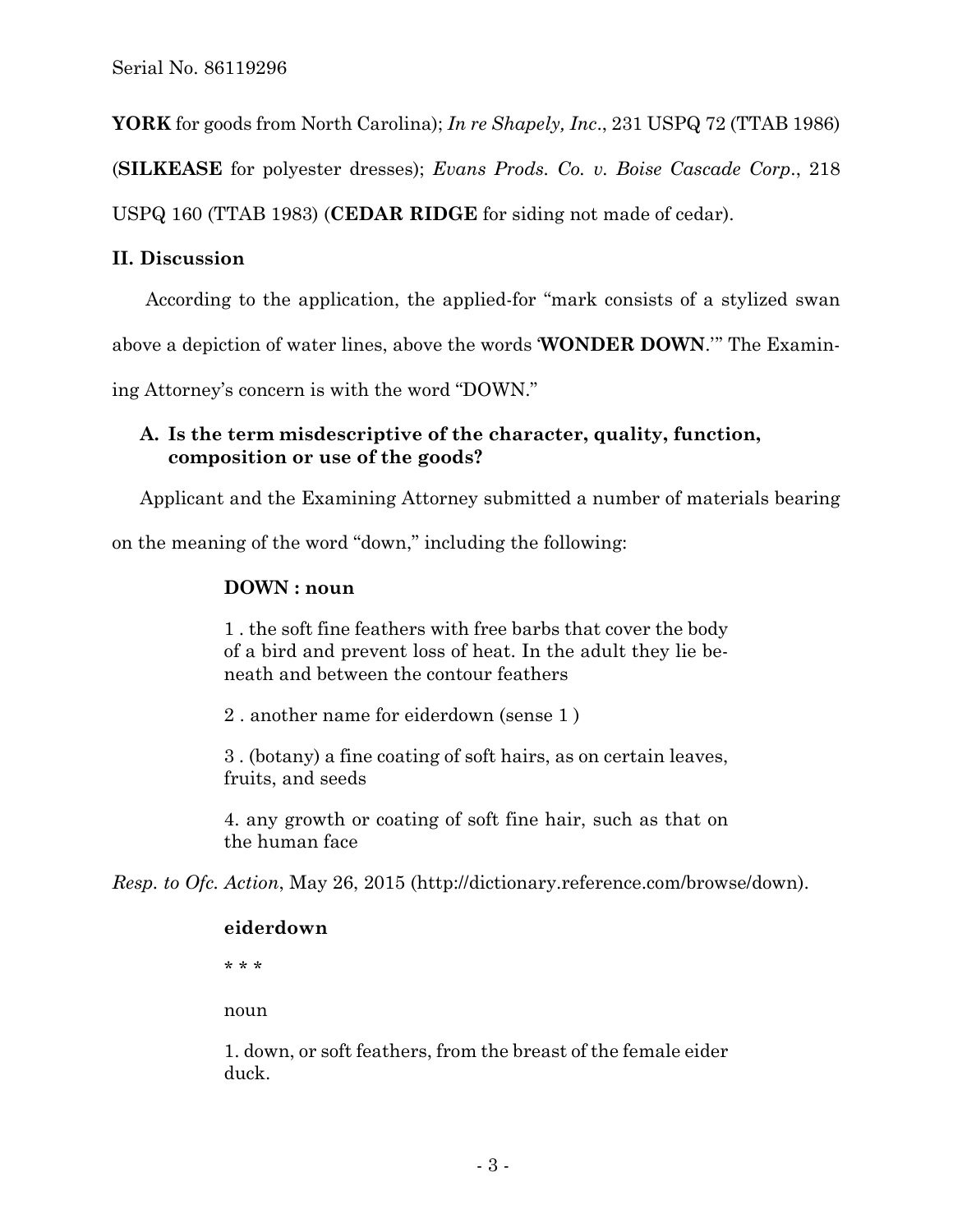2. a heavy quilt or comforter, especially one filled with eiderdown.

3. a warm, lightweight knitted or woven fabric of wool, cotton, or man-made fibers, napped on one or both sides, used for sleepwear, infants' clothing, etc.

*Id.* Dictionary.com unabridged (http://dictionary.reference.com/cite.html?qh=eider

down&ia=luna) (links omitted).

### **downy**

\* \* \*

Full Definition of DOWNY

1 : resembling a bird's down

2 : covered with down

3 : made of down

4 : SOFT, SOOTHING

*Id.* Merriam-Webster Dictionary (no URL provided).

#### **down2** (doun)

n.

1. Fine, soft, fluffy feathers forming the first plumage of a young bird and underlying the contour feathers in certain adult bird. [*sic*]

2. Botany A covering of soft, short hairs, as on some leaves or fruit.

3. A soft, silky, or feathery substance, such as the first growth of a human beard.

*Final Ofc. Action*, Aug. 5, 2015, American Heritage Dictionary (http://www.

abdictionary.com/word/search.html?q=down).

## **Down feather**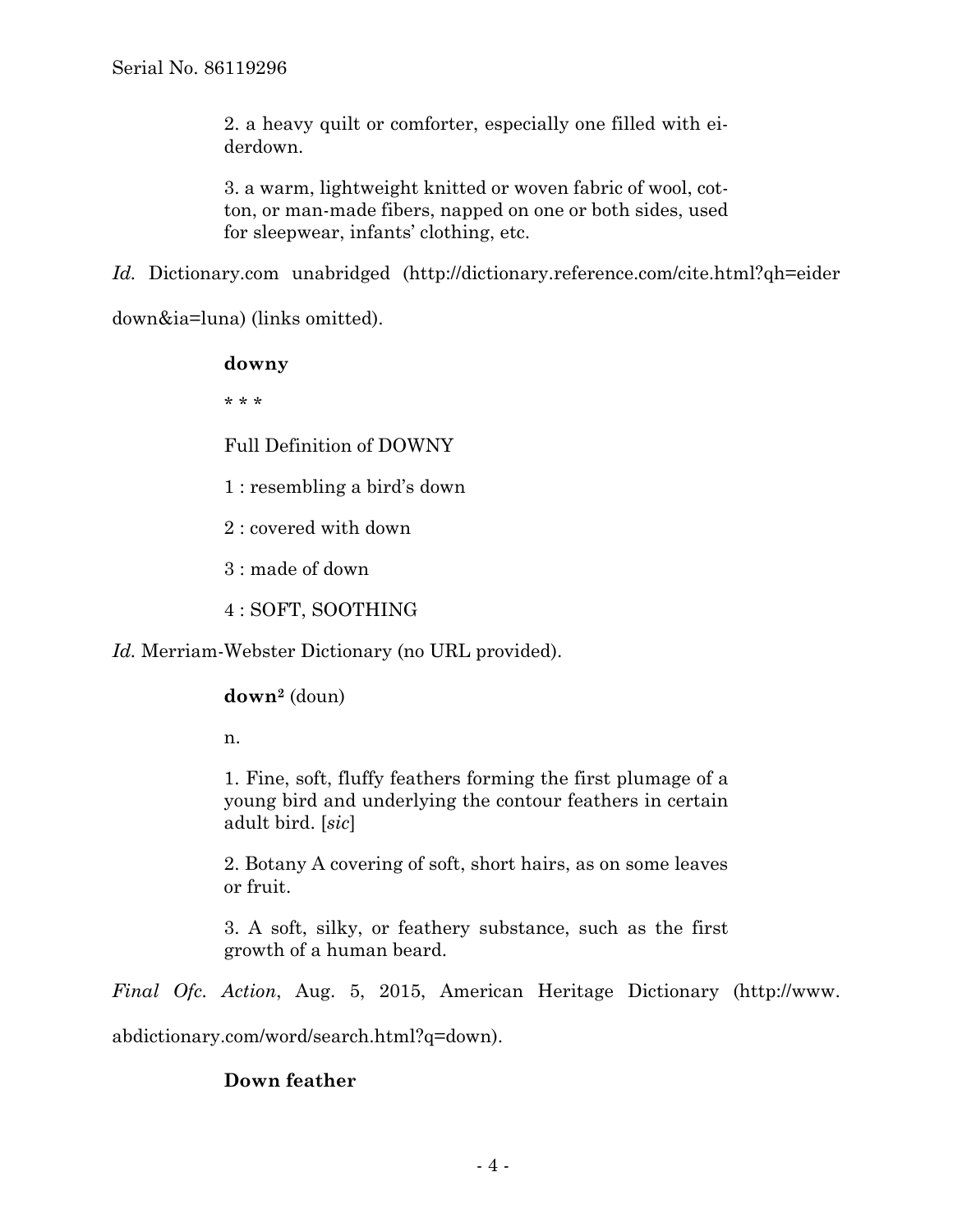The down of birds is a layer of fine feathers found under the tougher exterior feathers. Very young birds are clad only in down. Powder down is a specialized type of down found only in a few groups of birds. Down is a fine thermal insulator and padding, used in goods such as jackets, bedding (duvets), pillows and sleeping bags. The discovery of feathers trapped in ancient amber suggests that some species of dinosaur may have possessed down-like feathers.

\* \* \*

#### **Human Use**

\* \* \*

Down is warm, lightweight and packable. If well cared for, it retains its loft up to three times longer than do most synthetics. However, when it is wet, the thermal properties of down are virtually eliminated. Down forms clumps if exposed to dampness or moisture, and will mildew if left damp. In addition, it will absorb and retain odors.

\* \* \*

*Resp. to Ofc. Action*, May 26, 2015, Wikipedia (no URL given).

## **What Is a Down Pillow?**

\* \* \*

Down pillows are stuffed with soft down feathers, usually taken from geese or ducks. They are typically very soft and warm, and they tend to hold onto their supportive properties, called loft, over time. Products stuffed with down are often considered a symbol of luxury, and as such, they can be more expensive than conventionally stuffed bedding.

*Ofc. Action*, Nov. 26, 2014, wiseGEEK (http://www.wisegeek.com/what-is-a-down-

pillow.htm).

## **What is down?**

"'Down" is the undercoating of waterfowl (goose, duck or swan) and consists of light, fluffy filaments growing from a central quill point, thereby creating a three dimensional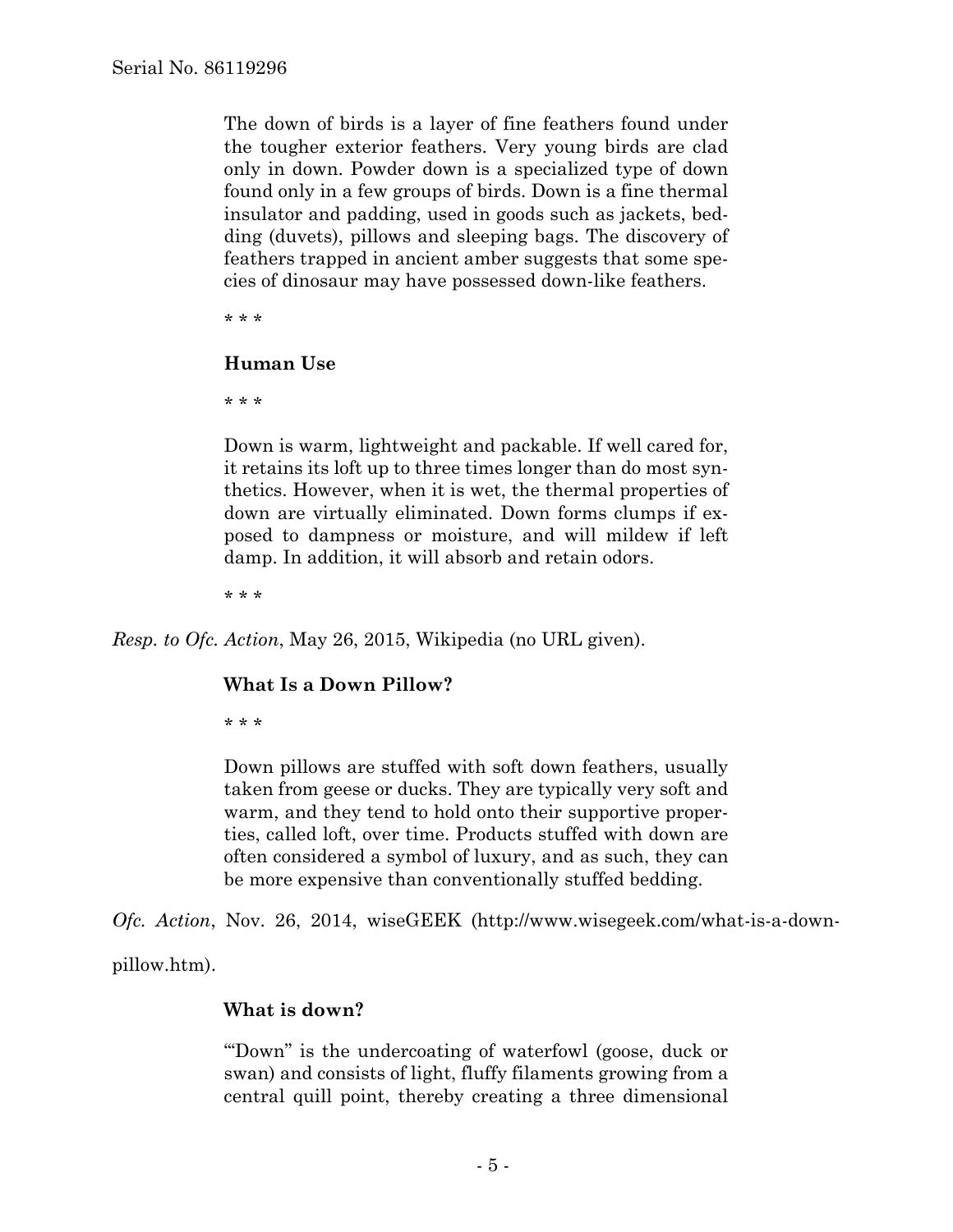structure which traps air and gives down insulating ability." — *Guide to the Labeling of Down and Feathers Enforcement Guidelines, March 2000* Down is designed to help keep waterfowl warm, but it is now commonly used and promoted as a "natural" stuffing for warm clothing and bedding\* for humans instead.

*Final Ofc. Action*, Aug. 5, 2015 (http://gentleworld.org/how-down-feathers-are-

collected).

#### **How to Choose a Pillow**

\* \* \*

#### **FILL TYPE**

**Down Pillows** Down is the most luxurious of all fills and is Mother Nature's warmest, lightest and most efficient insulator. Down has superior loft, fill power and breathability. Down is the light, fluffy insulating undercoat clustered beneath the feathers of geese and ducks which protect them from severe winter temperatures. Why is down ideal for pillows? Down conforms wonderfully to your head and neck. It holds up better than synthetic fills.

*Id.* (http://www.thecompanystore.com/how-to-choose-a-pillow.html).

\* \* \*

"[I]t is well-established that the determination of mere descriptiveness must be made not in the abstract or on the basis of guesswork, but in relation to the goods or services for which registration is sought, the context in which the mark is used or intended to be used, and the impact that it is likely to make on the average purchaser of such goods or services." *In re Fitch IBCA Inc*., 64 USPQ2d 1058, 1060 (TTAB 2002). Thus, although the word "down" may have other meanings in other contexts, we find that in the context of Applicant's identified goods, "down" is a soft, fluffy under-layer of bird (usually waterfowl) feathers which is used as a natural filling known for its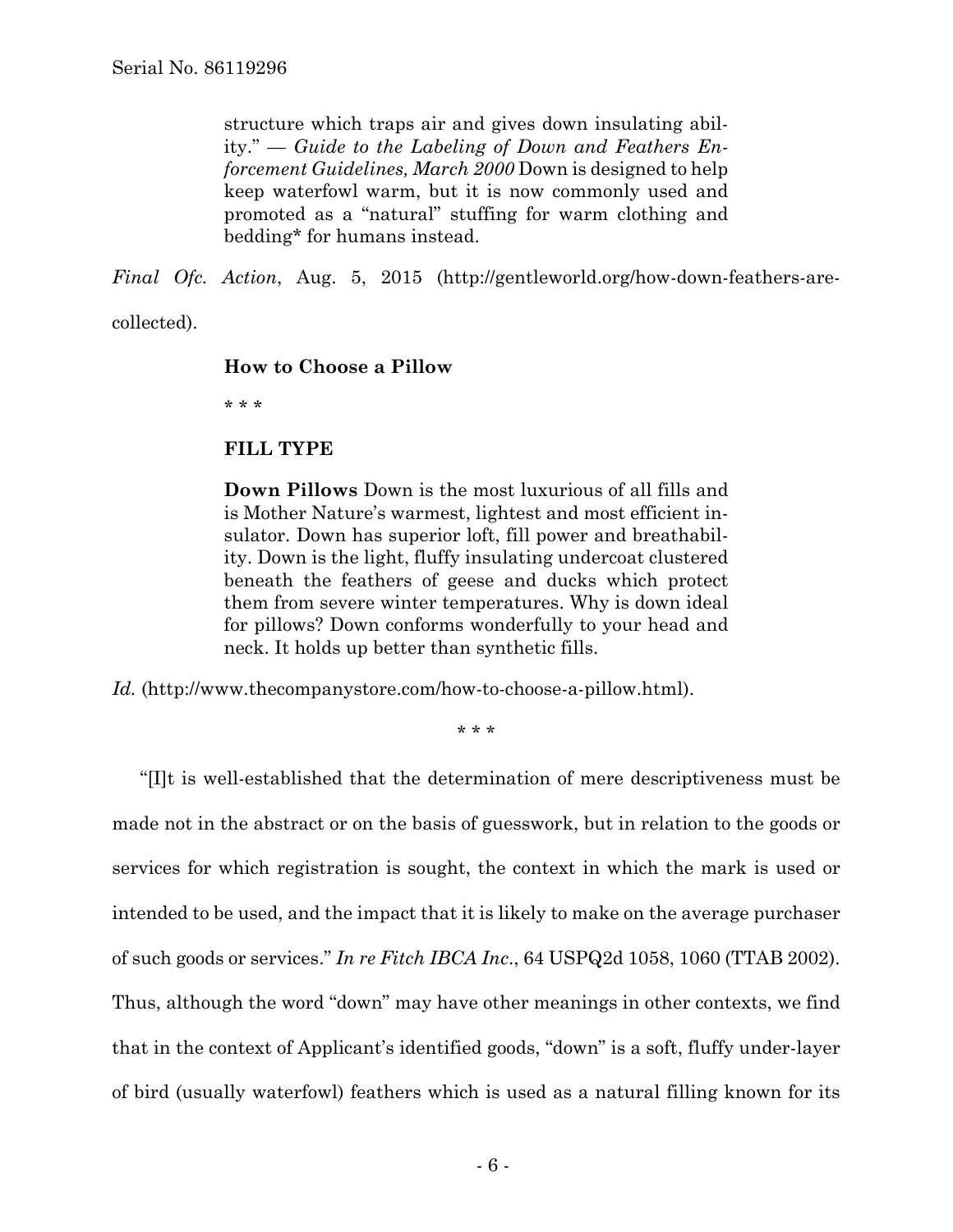properties of softness and insulation.

There is no dispute that Applicant's pillows, mattress toppers, and mattress pads are not made of or filled with feathers in whole or in part. Applicant made that clear when it amended its identification of goods to limit the goods to "down alternative" products. *See Resp. to Ofc. Action*, Oct. 23, 2014. In addition to the other evidence, Applicant's amendment itself makes clear the relevance of "down" to its goods, as well as the fact that Applicant's goods do not contain it. Thus, "DOWN" is *prima facie* misdescriptive of the character and composition of Applicant's goods.

Applicant argues that neither its mark as a whole (words and design) nor the word combination **WONDER DOWN** are misdescriptive of its goods. *App. Br.*, 6 TTABVue 7‒8. But a mark need not be misdescriptive in its entirety in order to qualify as deceptive under Trademark Act § 2(a). Applicant's mark may be refused registration if the single word "DOWN" meets each prong of the *Budge* test. *In re White Jasmine LLC*, 106 USPQ2d 1385, 1391 (TTAB 2013).

Applicant cites *A.F. Gallun & Sons Corp. v. Aristocrat Leather Prods., Inc.*, 135 USPQ 459, 460 (TTAB 1962), for a contrary position, *App. Br.*, 6 TTABVue 8, but the case is inapposite. In *Gallun*, the opposer claimed that the mark **COPY CALF** was deceptive for wallets and billfolds not made of leather. The Board dismissed the opposition, finding that the mark as a whole was "obviously a play on the familiar expression 'copy cat,'" and that the term "COPY" in the mark "would immediately suggest to purchasers that [Applicant's goods] are imitations or copies of wallets and billfolds made of calf skin." *Id.* at 460. In essence, the Board found that "CALF" no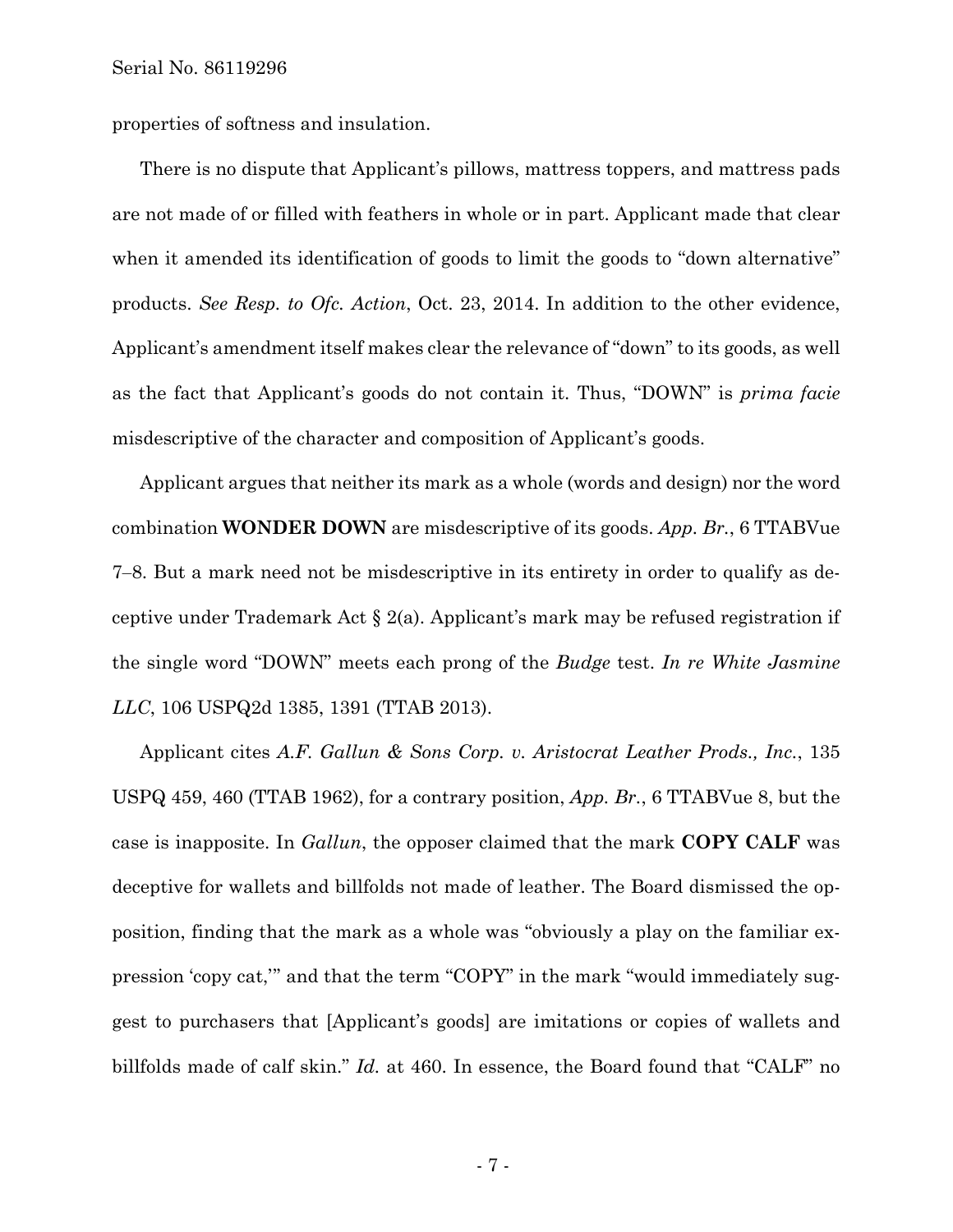$\overline{a}$ 

longer carried its ordinary meaning when combined with "COPY," because in the combination, "CALF" became part of a play on the phrase "copy cat," giving up its identity as a single word, and because the applicant's use of "COPY" actually informed the purchaser that the goods were *not* made of calfskin.

By contrast, the word "DOWN" in Applicant's mark has no similar relationship to either the word "WONDER" or anything else in Applicant's mark which changes or lessens the misdescriptive import of "DOWN," as it applies to Applicant's goods. We agree with the Examining Attorney that the appearance of "WONDER" before "DOWN" does not change the meaning of "DOWN," but simply implies that Applicant's "DOWN" has unexpected or superior properties.1 *Ex. Att. Br.*, 8 TTABVue 4–5. Moreover, in *Gallun* the word "COPY" suggested to the purchaser that the goods were *not* made of calfskin. But quite unlike the word "COPY," the image of a waterfowl in Applicant's mark promotes, rather than dispels, the notion that "DOWN" in the mark is a reference to the feathery filling of some pillows, mattress toppers, and mattress pads because it is known that such birds are a source of down.2

*Gallun* teaches that it is appropriate to consider the meaning of "DOWN" in the context of Applicant's mark to determine its misdescriptiveness. In other words, the

<sup>1</sup> We take judicial notice of the definition of "wonder" attached to the Examining Attorney's brief: "[a] feeling of surprise mingled with admiration, caused by something beautiful, unexpected, unfamiliar, or inexplicable."; "[t]he quality of a person or thing that causes wonder." (http://www.oxforddictionarise.com/us/definition/american)english/wonder). *See* Fed. R. Evid. 201.

<sup>2</sup> Applicant's evidence indicates that while down is often gathered from ducks and geese, it can also come from other birds such as marabou, turkey, *Resp. to Ofc. Action*, May 26, 2015 (Wikipedia), and swan. *Final Ofc. Action* (http://gentleworld.org/how-down-feathers-are-collected).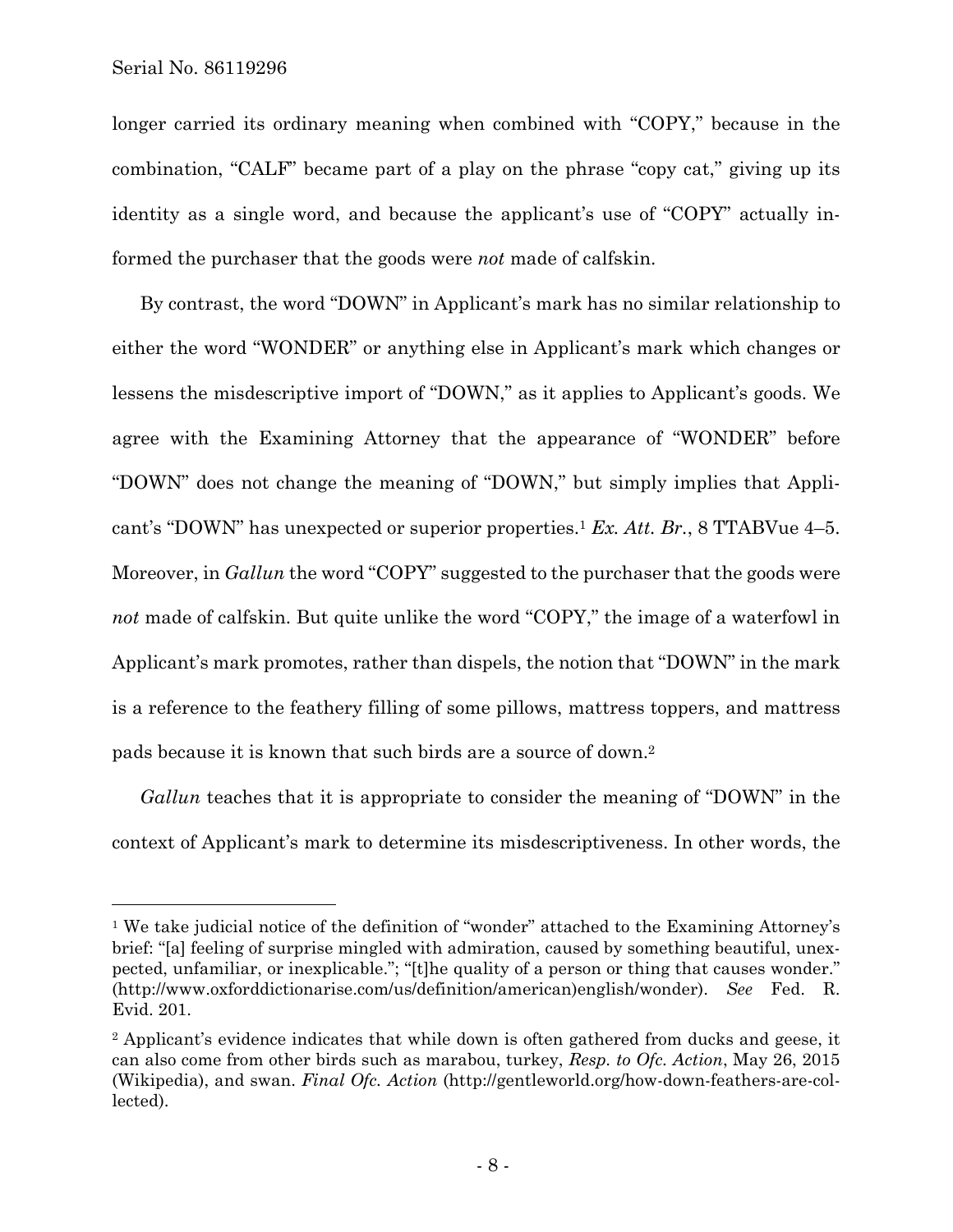question in the first prong of the *Budge* test is what would the word in question mean to purchasers seeing the mark on the identified goods? If the feathery meaning of "DOWN" is lost in the context of Applicant's mark, it is not misdescriptive and purchasers would not be deceived. But once we have determined — as we do — that "DOWN" has not lost its misdescriptive meaning in Applicant's mark, the fact that it is but one element in Applicant's otherwise-not-misdescriptive mark does not preclude a finding that the mark comprises deceptive matter.

Applicant posits that "[f]ormatives and other grammatical variations of a term may not necessarily be deceptive in relation to the relevant goods." *App. Br.* 6 TTABVue 8. As a general principle, we agree. But Applicant does not explain why the word "DOWN" as it appears in the applied-for mark on the identified goods would not inform the prospective purchaser (incorrectly) that down is a component of Applicant's goods. If it is Applicant's position that "DOWN" has some other (non-misdescriptive) meaning in this context, Applicant has not suggested what it might be.

The first prong of the *Budge* test is satisfied.

#### **B. Are prospective purchasers likely to believe that the misdescription actually describes the goods?**

The Examining Attorney submitted a variety of evidence supporting her assertion that prospective purchasers are likely to believe (incorrectly) that Applicant's goods feature down. This evidence demonstrates that goods such as Applicant's can and frequently do include down, and that they are advertised as such. For example, in addition to the evidence set out above, pages from the Amazon.com website show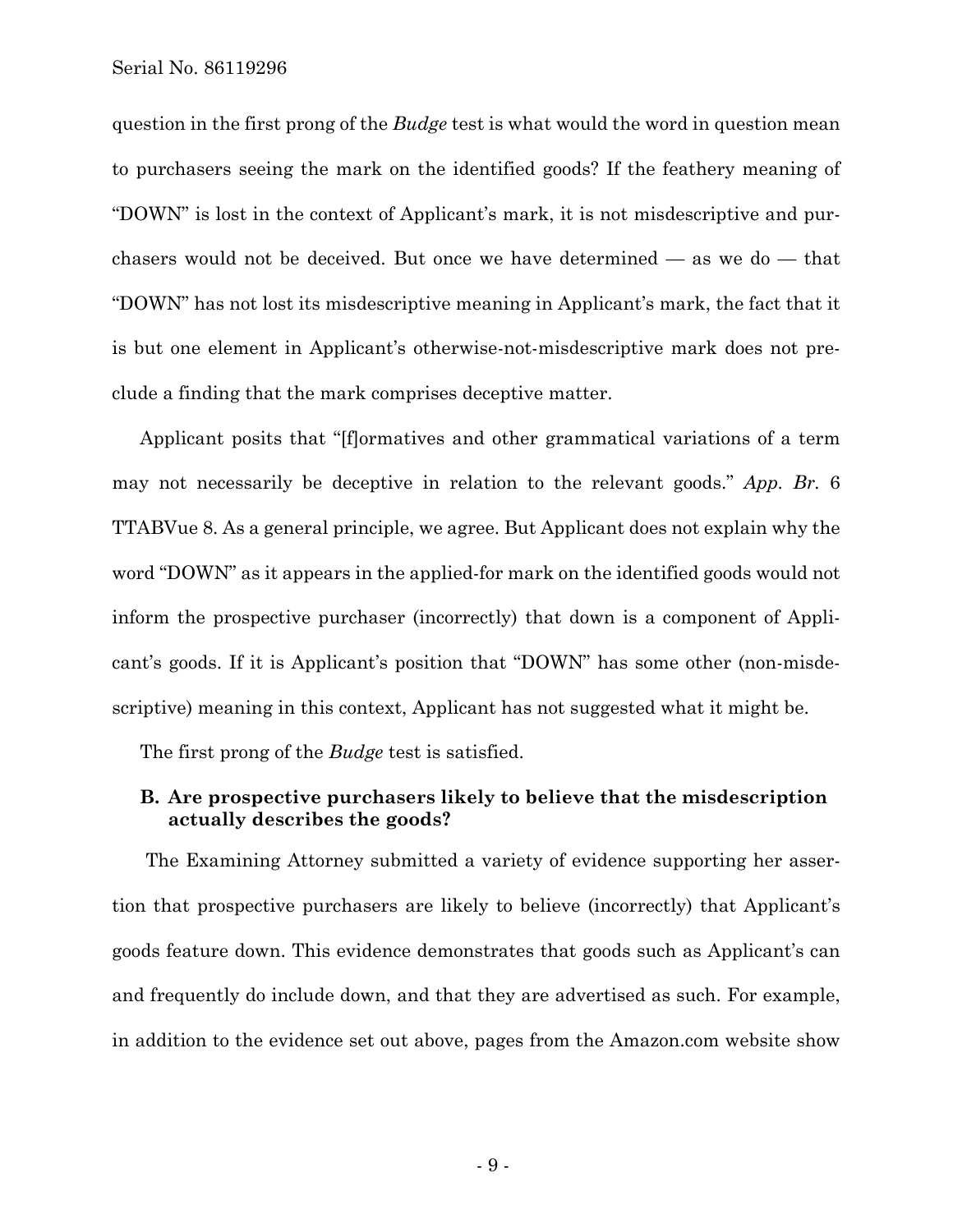1

advertisements for pillows, mattress toppers and mattress pads filled partially or entirely with down. *Ofc. Action*, Nov. 26, 2014 (http://www.amazon.com). Likewise, advertisements from The Company Store and Cuddledown show the promotion of down pillows and down mattress pads. *Final Ofc. Action*, Aug. 5, 2015 (http://www.thecompanystore.com/royal-luxury-soft-pillow-for-stomach-sleepers/PMS1.html); (http:// www.cuddledown.com/itemdy00.aspx).

Because purchasers of pillows, mattress toppers, and mattress pads frequently encounter in the marketplace such goods filled with down, they will readily believe that Applicant's goods feature down as a component, when in fact they do not. Applicant apparently concedes this point, as the issue is not discussed in its brief on appeal.

The second prong of the *Budge* test is satisfied.

#### **C. Is the misdescription likely to affect the decision to purchase?**

The last prong of the *Budge* test concerns materiality. Are purchasers likely to act on the misdescription in the mark? Again, the record supports the conclusion that the misdescription in this instance is material. Applicant lists several factors for consideration of materiality:<sup>3</sup> superior quality, enhanced performance or function, difference in price, health benefit, and religious practice or social policy. *App. Br.*, 6 TTABVue 10 (quoting TRADEMARK MANUAL OF EXAMINING PROCEDURE  $§ 1203.02(d)(i)).$ 

<sup>3</sup> Although Applicant lists these objective criteria, it fails to *apply* them to the facts of this case. As discussed, some of them militate in favor of finding that the misdescription is material to consumers. We note that the last listed factor — "religious practice or social policy" seems inapplicable to the facts at hand.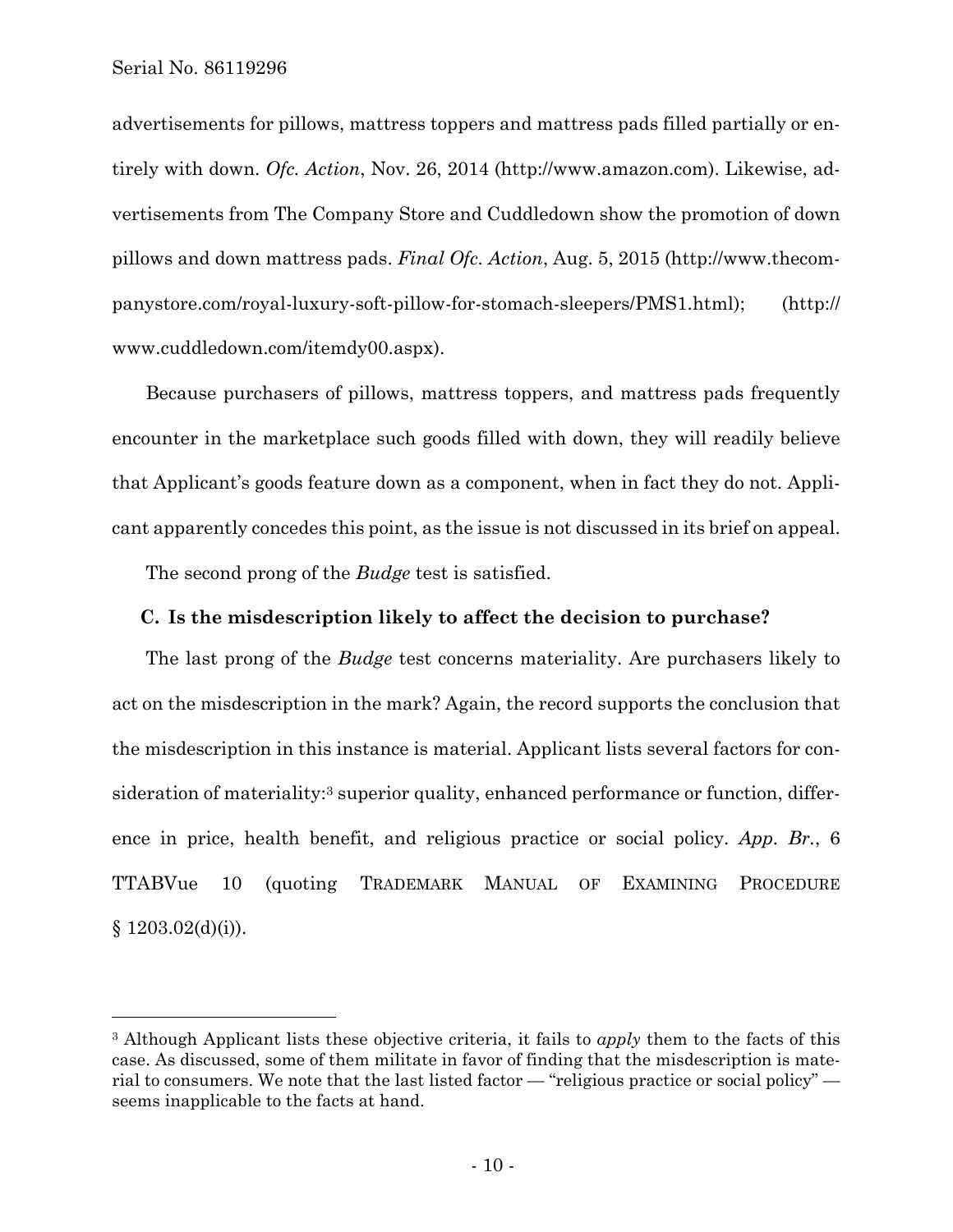The evidence establishes that many people prefer down as a filler for their bedding and seek it out for its desirable qualities. For example: "Down is warm, lightweight and packable. If well cared for, it retains its loft up to three times longer than do most synthetics." Wikipedia (no URL given).

> Down is the most luxurious of all fills and is Mother Nature's warmest, lightest and most efficient insulator. Down has superior loft, fill power and breathability. Down is the light, fluffy insulating undercoat clustered beneath the feathers of geese and ducks which protect them from severe winter temperatures. Why is down ideal for pillows? Down conforms wonderfully to your head and neck. It holds up better than synthetic fills.

The Company Store (http://www.thecompanystore.com/how-to-choose-a-pillow.html).

## **Our Down-Only Promise is Important To You**

We don't do feathers. We only do down. Feathers are cheap filler for low quality pillows. Down floats, feathers fall. Down is 3D, feathers are only 2D. Down has loft, feathers are flat.

*Ofc. Action*, July 30, 2014 (http://www.thepillowbar.com/vA-all-about-down.php).

# **Benefits of Down**

## **Why Synthetics aren't as good as Down:**

Down provides approximately three times the warmth per ounce compared to even the best synthetics, which can mat and lump together. Over time this can leave empty cold spots, while Down continually re-lofts and molds itself to the body.

Down has the marvelous ability to breath and "wick away [illegible] body moisture, which keeps the user, dry and warm. Most synthetics do not allow perspiration from the body to escape to the outside, therefore the user experiences clamminess and becomes cold.

Down is also the most eco-friendly product on the market, as everything from harvest to final production is a practice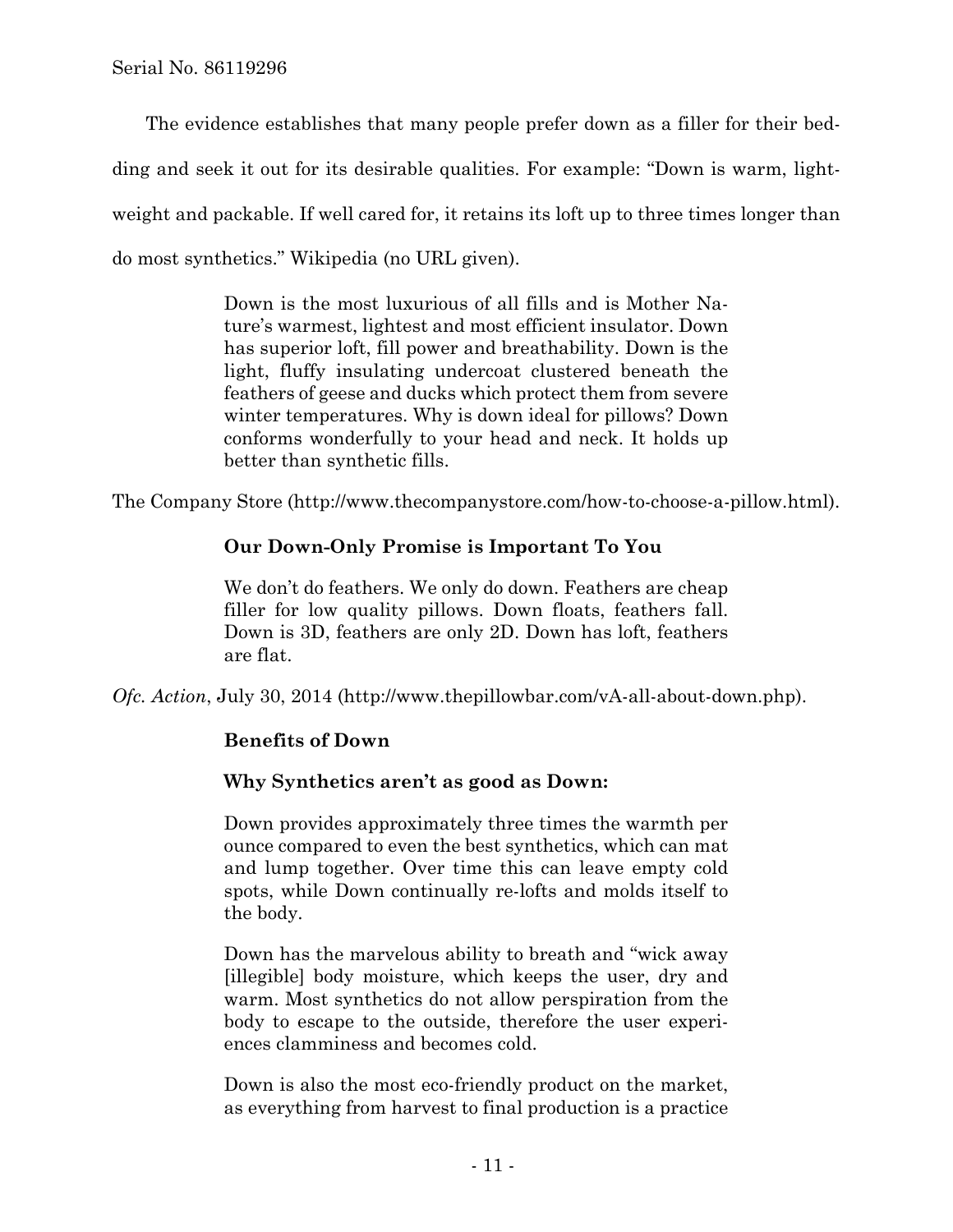$\overline{a}$ 

in eliminating waste. All by-products of the processing are biodegradable and the product itself is naturally occurring. The difference between the Synthetics and Down in respect to their carbon footprint is staggering.

Ounce for ounce, Down is the warmest insulating material available and given the proper care, should last as long as you do. You can wash it, dry it, scrunch it up tight and it always bounces back to its original fluffy form.

*Ofc. Action*, Nov. 26, 2014 (http://www.featherind.com/benefits \_ down.htm).

# **Why Use Down?**

Down feathers are especially soft feathers found on the undersides of birds, beneath the outer layer of larger, more rugged, feathers. Their small, interlocking fibers serve to insulate the birds' bodies from cold temperatures and moisture. When used in pillows, it interlocks with itself to hold warm air close to the user's head. This characteristic provides a lot of warmth, making it ideal for those living in colder climates.

*Id.* (http://www.wisegeek.com/what-is-a-down-pillow.htm).

 This evidence demonstrates that down is regarded by many to be of superior quality and provides enhanced performance because of its warmth, light weight, and loft, among other characteristics. That is not to say that Applicant's "down alternative" goods do not have their own desirable qualities or are not preferred by some purchasers. (For instance, many allergy sufferers4 prefer synthetic filler to down). But the issue is not the relative merit of down vs. down alternative filler, but whether an appreciable number of customers would choose to purchase down-filled goods based

<sup>&</sup>lt;sup>4</sup> We note that allergy suffers and others who avoid down products for health reasons may also be deceived into believing that Applicant's goods contain down, and thereby *avoid* purchasing Applicant's own goods. However, we are not aware of any precedent applying this type of deception, and we do not rely on it for our decision.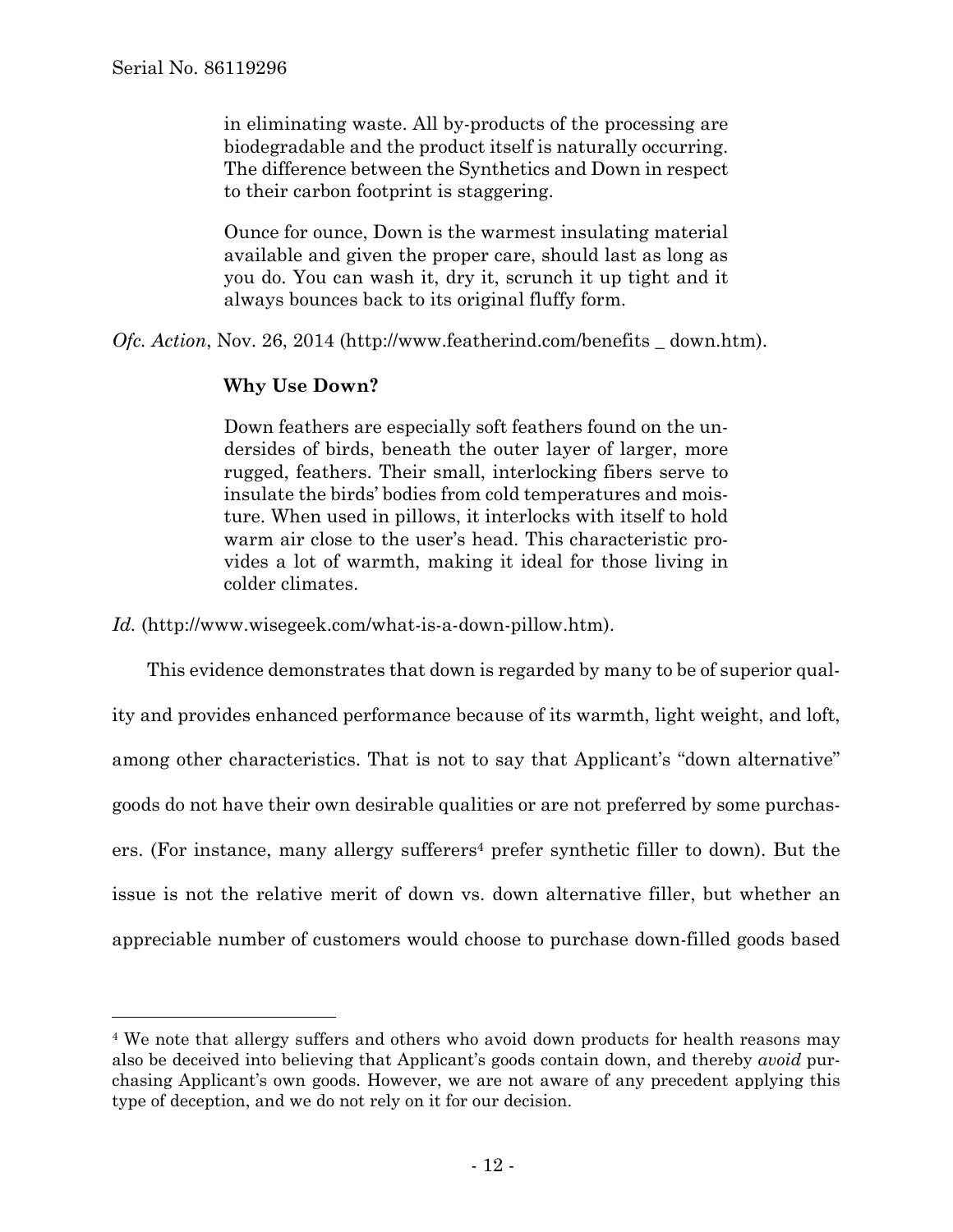on Applicant's use of the misdescriptive term.

Particularly telling in this case is the price disparity between down-filled goods and those using synthetic filler. As Applicant itself pointed out, "[t]he Applicant's goods have a suggested retail price which is \$29.99 – \$34.99. Down pillows can retail from \$39.99 – \$199.99 depending on the fill power and quality of the down." *Resp. to Ofc. Action*, May 26, 2015. Applicant argues that the lower pricing of its goods makes them desirable, but that argument misses the point. While some purchasers are undoubtedly happy to purchase Applicant's goods at a lower price, the differential pricing of down- and synthetic-filled goods shows that a substantial number of consumers base their purchasing decision on whether the goods contain down. If purchasers did not care what their pillows, mattress toppers, and mattress pads were filled with, we would expect little or no price difference based on filling. Yet it is clear that a substantial number of consumers are willing to pay a premium — and in some cases a hefty premium — to purchase down-filled products. This price disparity and the other evidence of record make clear that Applicant's misdescription affects the purchasing decisions of a substantial number of customers.

The third prong of the *Budge* test is satisfied.

#### **III. Conclusion**

Upon full consideration of all the evidence and argument of record, we find that Applicant's trademark